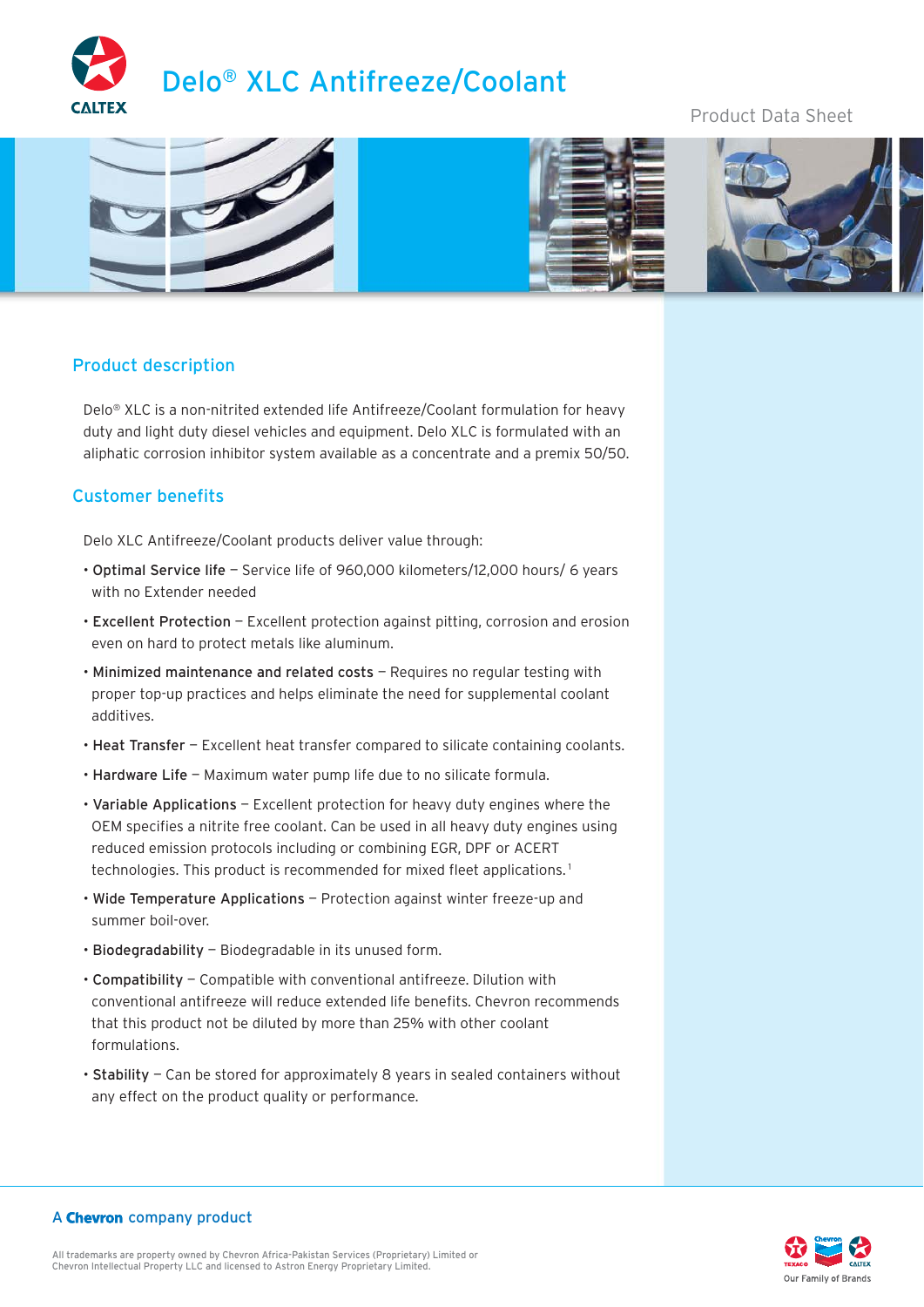



## Features

Delo XLC Antifreeze/Coolant is a heavy-duty, ethylene glycol based engine coolant which incorporates patented organic corrosion inhibitor technology called aliphatic carboxylates. Delo XLC is a nitrite, nitrate, borate, phosphate, silicate, and aminefree formulation that provides maximum protection of the six basic metal alloys found in most heat transfer systems. Delo XLC products do not contain phosphates or silicates which are known to contribute to hard water scale issues. Delo XLC promotes maximum water pump seal life by eliminating inorganic corrosion inhibitors. Delo XLC has a recommended service life of 960,000 kilometers/12,000 hours/ 6 years. This product will not require the addition of SCA's to achieve its recommended service life. Routine visual inspections, coolant top-off and annual testing are recommended to ensure maximum service life.

Note: These products are not to be used to protect the inside of potable water systems against freezing.

## Applications

Recommended applications for Delo XLC Antifreeze/Coolant:

- Heavy duty engines regardless of fuel type or environmental controls being used where the OEM recommends a nitrite free, silicate free coolant.
- Mixed fleets where automobiles, light duty trucks and heavy duty trucks are being serviced and the OEM recommends a nitrite free, silicate free product.<sup>2</sup>
- Recreational vehicles where a nitrite free, silicate free product is recommended.
- On-road, Off-road and Marine cooling system applications.

Delo® XLC Antifreeze/Coolant is approved for:

- Cummins CES 14439
- Detroit Diesel DFS93K217ELC
- Deutz DQC CB-14
- Komatsu KES 07.892
- MAN 324 Type SNF
- MB-Approval 325.3 (Concentrate)
- MB-Approval 326.3 (Premixed 50/50)

A **Chevron** company product

All trademarks are property owned by Chevron Africa-Pakistan Services (Proprietary) Limited or Chevron Intellectual Property LLC and licensed to Astron Energy Proprietary Limited.

 $1, 2$  Some OEM's require the use of nitrite in heavy duty engine applications.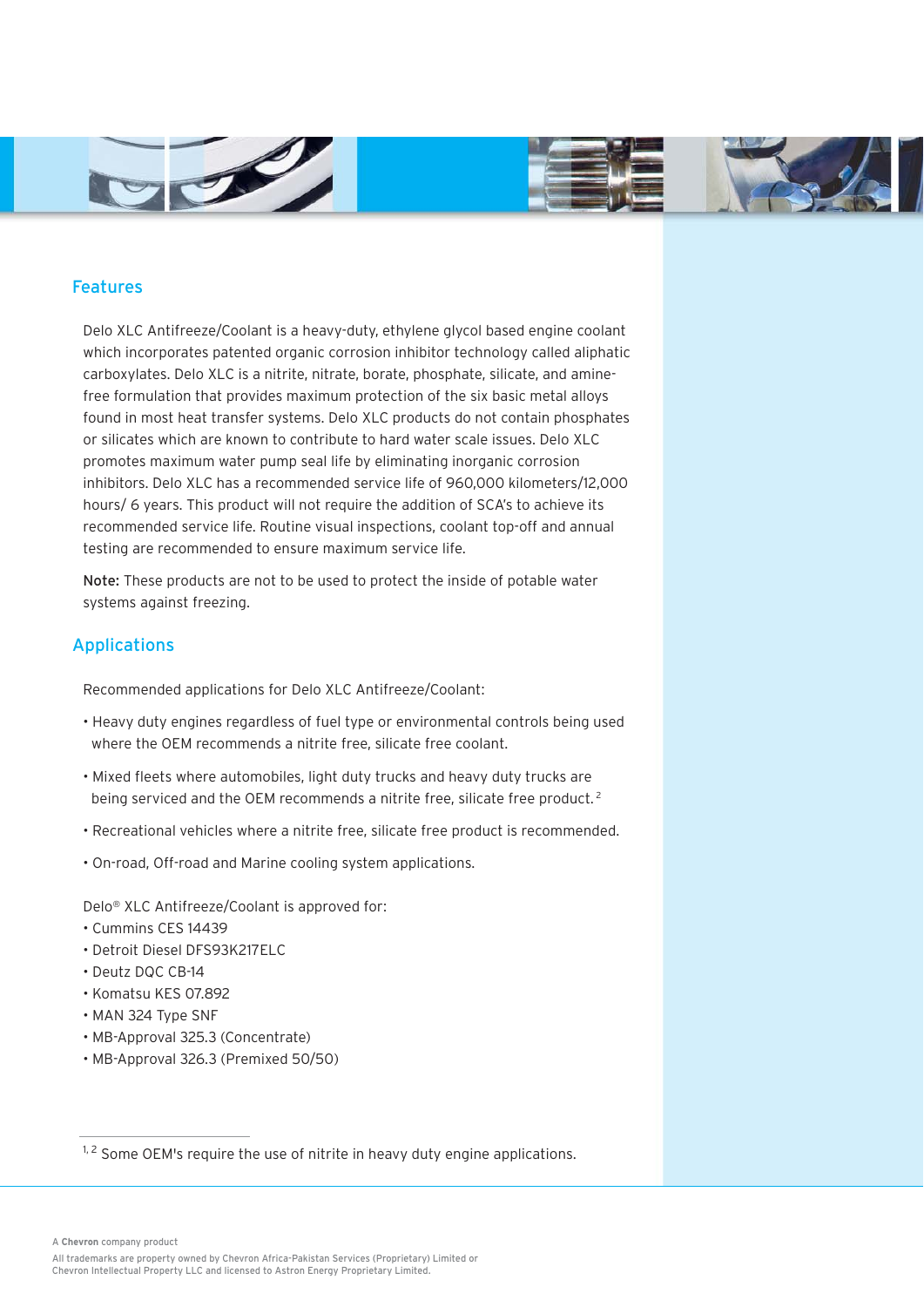



*continued*

Delo® XLC Antifreeze/Coolant meets the specifications of:

- ASTM D3306
- ASTM D6210
- DAF 74002
- MTU MTL 5048
- TMC RP 364

Delo XLC Antifreeze/Coolant is recommended for use in:

- Deutz Stationary Diesel Engines
- GE Jenbacher Stationary Natural Gas Engines
- Hino Truck Diesel Engines
- Isuzu Truck Diesel Engines
- Kobelco Construction Equipment Diesel Engines
- Komatsu Construction Equipment Diesel Engines
- MTU 2000/4000 Diesel Engines
- Navistar™ MAXXFORCE Engines
- Scania Truck Diesel Engines
- Volvo Construction Equipment (VCE) Diesel Engines
- Volvo and Mack Truck Diesel Engines
- Wärtsilä Stationary Diesel Engines
- Vestas Wind Turbine Power Electronics External Coolant System
- European HD OEMs that require both Phosphate-free and Nitrite-free formulations
- Japanese HD OEMs that require Silicate-free formulations

*It is recommended that this product not be diluted with other coolant formulations by more than 25% in order to maintain performance claims.*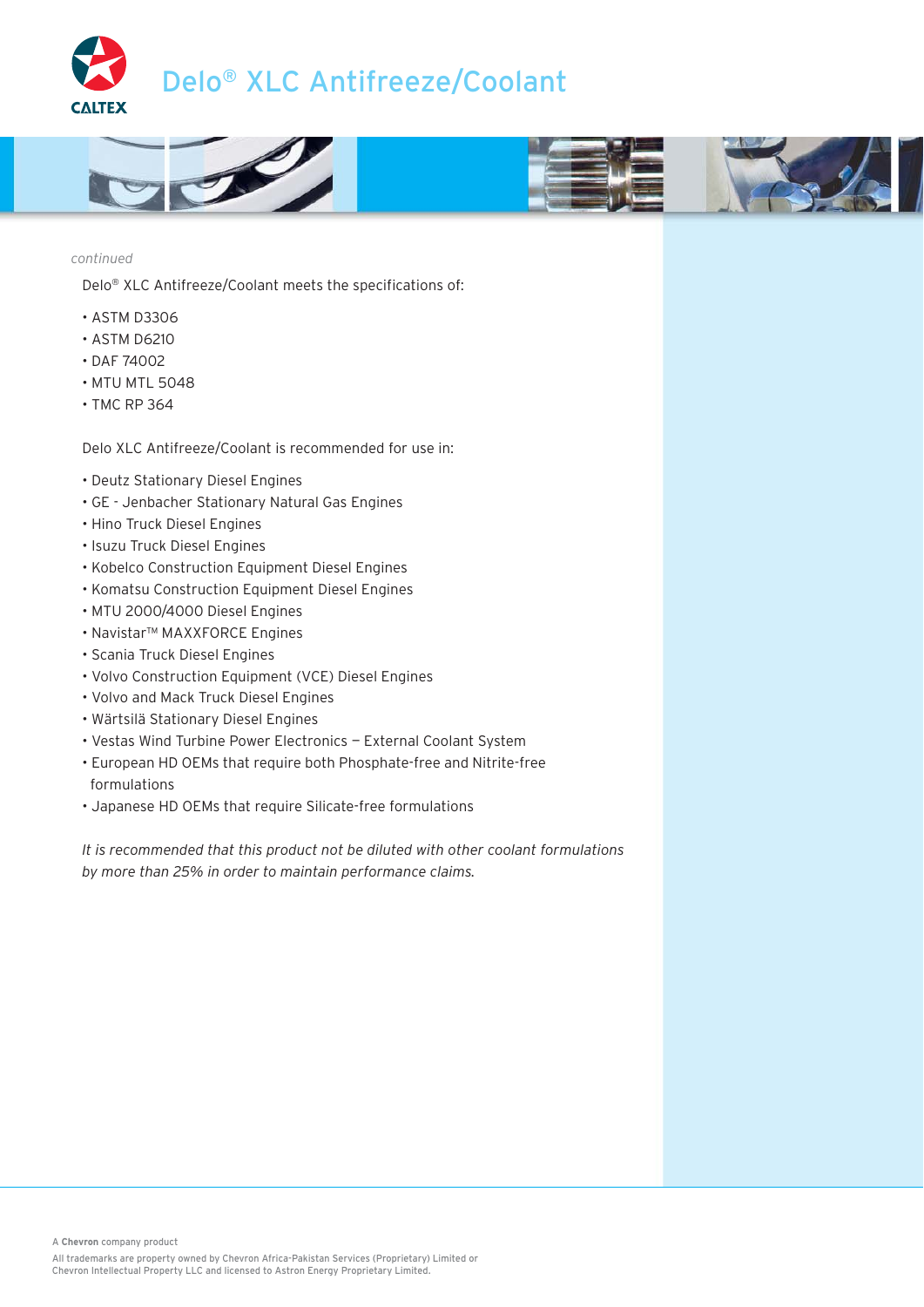



*continued*

# Product Dilution and Boil Over Protection Recommendations For Delo XLC Antifreeze/Coolant - Concentrate

| Boiling Protection, ${}^{\circ}C/{}^{\circ}F$ (using a 15 lb pressure cap) |              |
|----------------------------------------------------------------------------|--------------|
| 50% 1:1 (1 part antifreeze/1 part water)                                   | 129.4/265    |
| Freezing Protection, °C/°F                                                 |              |
| 33% 33:67 (33 parts antifreeze/67 parts water)                             | $-19/-2.2$   |
| 40% 2:3 (2 parts antifreeze/3 parts water)                                 | $-26/ -14.8$ |
| 50% 1:1 (1 part antifreeze/1 part water)                                   | $-37/-34.6$  |
| 60% 3:2 (3 parts antifreeze/2 parts water)                                 | $-50/-58$    |

#### Notes

- Product concentrates should be agitated before use or dilution.
- Delo XLC Antifreeze/Coolant Premixed 50/50 should be used as purchased. No dilution is recommended.
- For maximum protection against freezing in extremely cold areas, a 60 percent solution of Delo XLC Antifreeze/Coolant - Concentrate (3 parts antifreeze/2 parts water) can be used. Concentrations greater than 67 percent are not recommended.
- Always dispose of used coolant in accordance with local, state and federal guidelines.

### Product Reference

Note: Bitterant is a flavor aversive that may help reduce the accidental ingestion of this product. These products contain bitterant.

Product Number: 510582 MSDS Number — Delo XLC Antifreeze/Coolant - Concentrate

Product Number: 510583 MSDS Number — Delo XLC Antifreeze/Coolant - Premixed 50/50